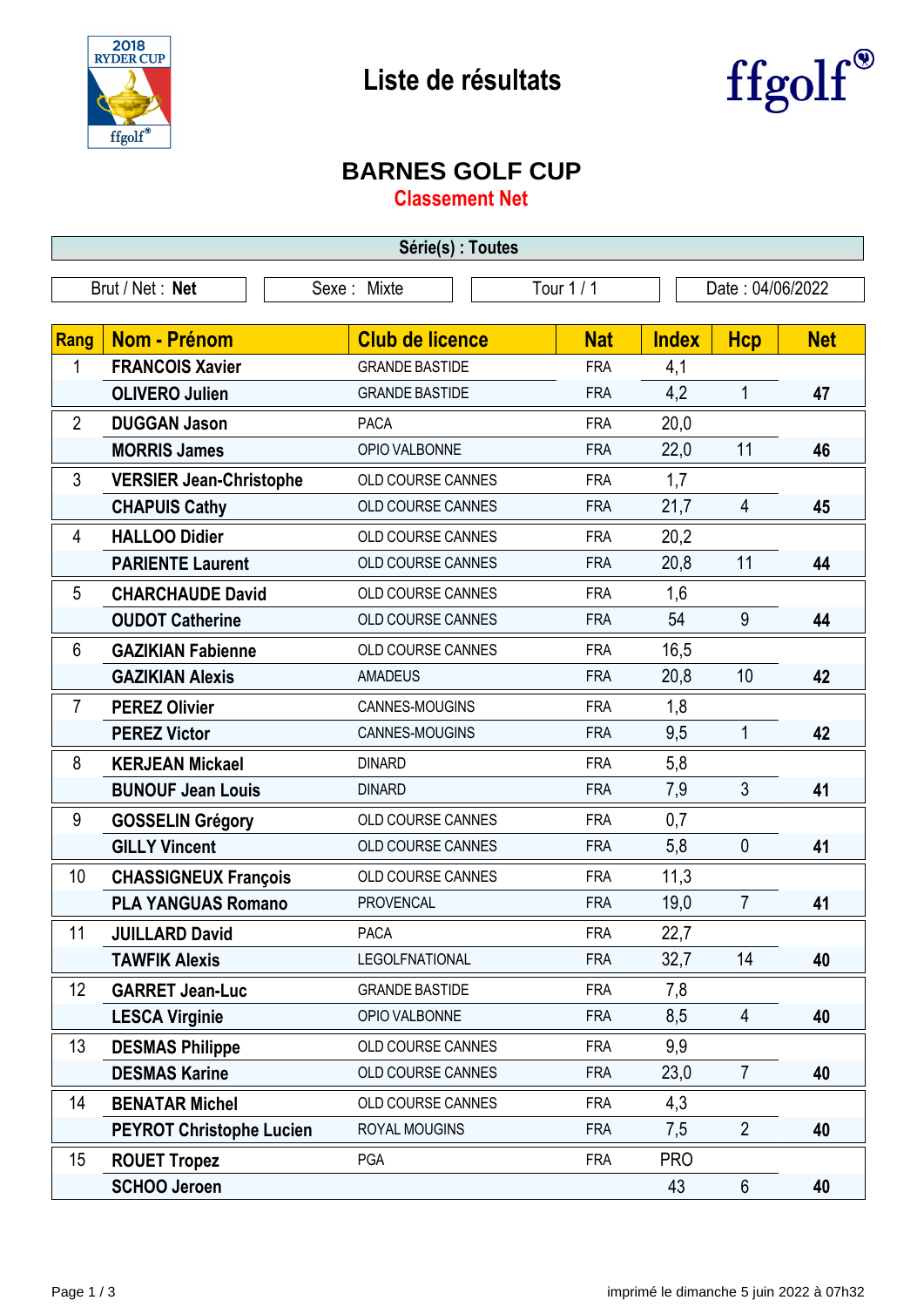| Rang | Nom - Prénom                             | <b>Club de licence</b> | <b>Nat</b> | <b>Index</b> | <b>Hcp</b>     | <b>Net</b> |
|------|------------------------------------------|------------------------|------------|--------------|----------------|------------|
| 16   | <b>BOHR Arthur</b>                       |                        |            | 6,4          |                |            |
|      | <b>POMPIDOU Sandrine</b>                 | <b>ETRANGER</b>        | <b>FRA</b> | 54           | 11             | 39         |
| 17   | <b>DE MATTTEIS Matthew</b>               |                        |            | 15,9         |                |            |
|      | <b>ENTWISTE Peter</b>                    |                        |            | 18,0         | 8              | 39         |
| 18   | <b>SIMONSEN Elliott</b>                  | CANNES-MOUGINS         | <b>FRA</b> | $+1,7$       |                |            |
|      | <b>BARDAY Nadim</b>                      | CANNES-MOUGINS         | <b>FRA</b> | 12,2         | $\mathbf{0}$   | 39         |
| 19   | <b>FREUND Michel</b>                     | PROVENCAL              | <b>FRA</b> | 11,8         |                |            |
|      | <b>CHEVALIER Jean Paul</b>               | OLD COURSE CANNES      | <b>FRA</b> | 12,0         | $6\phantom{1}$ | 39         |
| 20   | <b>BONNOME Etienne</b>                   | OLD COURSE CANNES      | <b>FRA</b> | 8,4          |                |            |
|      | <b>SIMON Julian</b>                      | OLD COURSE CANNES      | <b>FRA</b> | 29,1         | $\overline{7}$ | 39         |
| 21   | <b>GIARRETTO Olivier</b>                 | ST ENDREOL             | <b>FRA</b> | 7,2          |                |            |
|      | <b>ESCOFFIER Lionel</b>                  | OLD COURSE CANNES      | <b>FRA</b> | 14,8         | $\overline{4}$ | 38         |
| 22   | DE LA FOUCHARDIERE Matthias ROCHELLE SUD |                        | <b>FRA</b> | 10,0         |                |            |
|      | <b>SASSON Michael</b>                    | <b>PREISCH</b>         | <b>FRA</b> | 21,6         | $\overline{7}$ | 38         |
| 23   | <b>ROSTAGNI Jean-Luc</b>                 | ST DONAT               | <b>FRA</b> | 17,1         |                |            |
|      | <b>HUGUES Robert</b>                     | OPIO VALBONNE          | <b>FRA</b> | 20,1         | 9              | 38         |
| 24   | <b>PIERLUIGI Benjamin</b>                | <b>GRANDE BASTIDE</b>  | <b>FRA</b> | 5,5          |                |            |
|      | <b>PITOUT Nicolas</b>                    | <b>GRANDE BASTIDE</b>  | <b>FRA</b> | 12,1         | 3              | 38         |
| 25   | <b>VOISIN Thierry</b>                    | OLD COURSE CANNES      | <b>FRA</b> | 12,1         |                |            |
|      | <b>VOISIN FRANCINEAU Catherine</b>       | OLD COURSE CANNES      | <b>FRA</b> | 23,8         | 8              | 37         |
| 26   | <b>PAUL Robin</b>                        | <b>EGERYS</b>          | <b>FRA</b> | 9,9          |                |            |
|      | <b>BOURDRY Julien</b>                    |                        |            | 54           | 9              | 37         |
| 27   | <b>GARROTA Math</b>                      |                        |            | 54           |                |            |
|      | <b>DEMOULINS Julie</b>                   |                        |            | 54           | 23             | 37         |
| 28   | <b>SANGLIER Frédérique</b>               | OLD COURSE CANNES      | <b>FRA</b> | 18,7         |                |            |
|      | <b>SANGLIER Antoine</b>                  | ROYAL MOUGINS          | <b>FRA</b> | 19,1         | 11             | 37         |
| 29   | <b>LOUIS Gérard</b>                      | RIVIERA BARBOSS        | <b>FRA</b> | 17,0         |                |            |
|      | <b>WOLF Serge</b>                        | NOUVELLE-CALÉDONIE     | <b>FRA</b> | 18,7         | 9              | 37         |
| 30   | <b>LENOIR Frank</b>                      | <b>BEAUVALLON</b>      | <b>FRA</b> | 14,1         |                |            |
|      | <b>GOYONS Nelly</b>                      |                        |            | 54           | 11             | 36         |
| 31   | <b>BRACCIALI Edith</b>                   | OLD COURSE CANNES      | <b>FRA</b> | 13,8         |                |            |
|      | <b>GROULT Annie</b>                      | OLD COURSE CANNES      | <b>FRA</b> | 17,1         | 9              | 34         |
| 32   | <b>BUCKAND Matthew</b>                   |                        |            | 13,4         |                |            |
|      | <b>SYDBECK Ulf</b>                       | OPIO VALBONNE          | <b>FRA</b> | 19,0         | 8              | 34         |
| 33   | <b>GILLET Patrick</b>                    | OLD COURSE CANNES      | <b>FRA</b> | 23,3         |                |            |
|      | <b>GILLET Michele</b>                    | OLD COURSE CANNES      | <b>FRA</b> | 37           | 15             | 34         |
| 34   | <b>DE CUSSY Régis</b>                    | <b>PACA</b>            | <b>FRA</b> | 28,3         |                |            |
|      | <b>PEREZ Olivier</b>                     | <b>PACA</b>            | <b>FRA</b> | 54           | 16             | 33         |
| 35   | <b>DAYRE Jean-Marie</b>                  | ST NOM LA BRETECHE     | <b>FRA</b> | 25,1         |                |            |
|      | <b>DAYRE Marie-Gabrièle</b>              | <b>PACA</b>            | <b>FRA</b> | 28,4         | 14             | 33         |